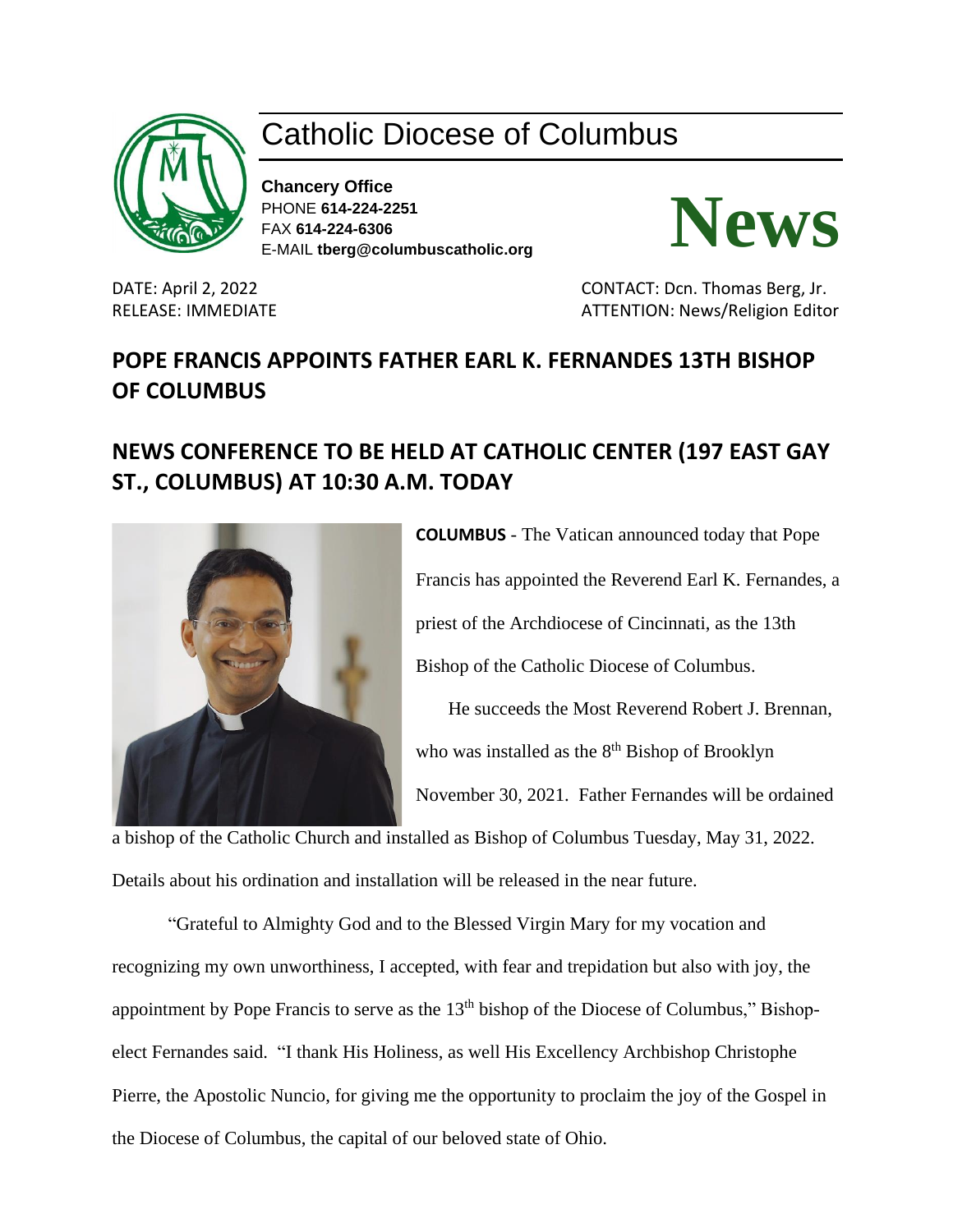"I look forward to meeting the People of God – the priests, deacons, religious, and lay faithful of the Diocese of Columbus – and to collaborating with them in announcing the joyful Good News and building the Kingdom of God. I ask for your prayers, not only for me but also for our Diocese, that the Holy Spirit may enkindle in all of us the fire of His Divine Love. May God grant me the grace to serve His people well and to be an ardent yet gentle shepherd, whose heart is formed after the Heart of Jesus."

"We will miss Fr. Fernandes' incredible intellect, unflagging energy, and concern for all people, but know that these traits will serve him well as he expands his ministry to shepherd the faithful people of Columbus," said the Most Reverend Dennis M. Schnurr, Archbishop of Cincinnati. "Bishop-elect Fernandes has ministered to the people of the Archdiocese of Cincinnati in many ways since his ordination to the priesthood. Over the past 20 years, he has served as a dean, pastor, parochial vicar, seminary academic dean, associate professor, high school teacher, and retreat leader, as well as being a regular contributor to *The Catholic Telegraph* and other publications. Through all his assignments, Father Fernandes has been an ever-joyful witness to the goodness, beauty and truth of the Catholic faith. His lasting legacy in the Archdiocese will be the impact he has had on our people. Please join me in congratulating Bishop-elect Fernandes on this joyous news. Let us keep our beloved brother in prayer as he starts this new ministry."

"Pope Francis' announcement today appointing the Reverend Earl Fernandes as the 13th Bishop of Columbus is great news indeed," said Bishop Robert J. Brennan. "I couldn't be happier for him and the Church in Columbus. In my time in Ohio, I came to know Bishop-elect Fernandes as a neighbor and through his service on the Board of the Pontifical College Josephinum. He will bring his many talents, a deep faith, and a genuine love for the Lord to a Church that is vibrant with that same love for the Lord. I join the Diocese of Columbus in prayer

2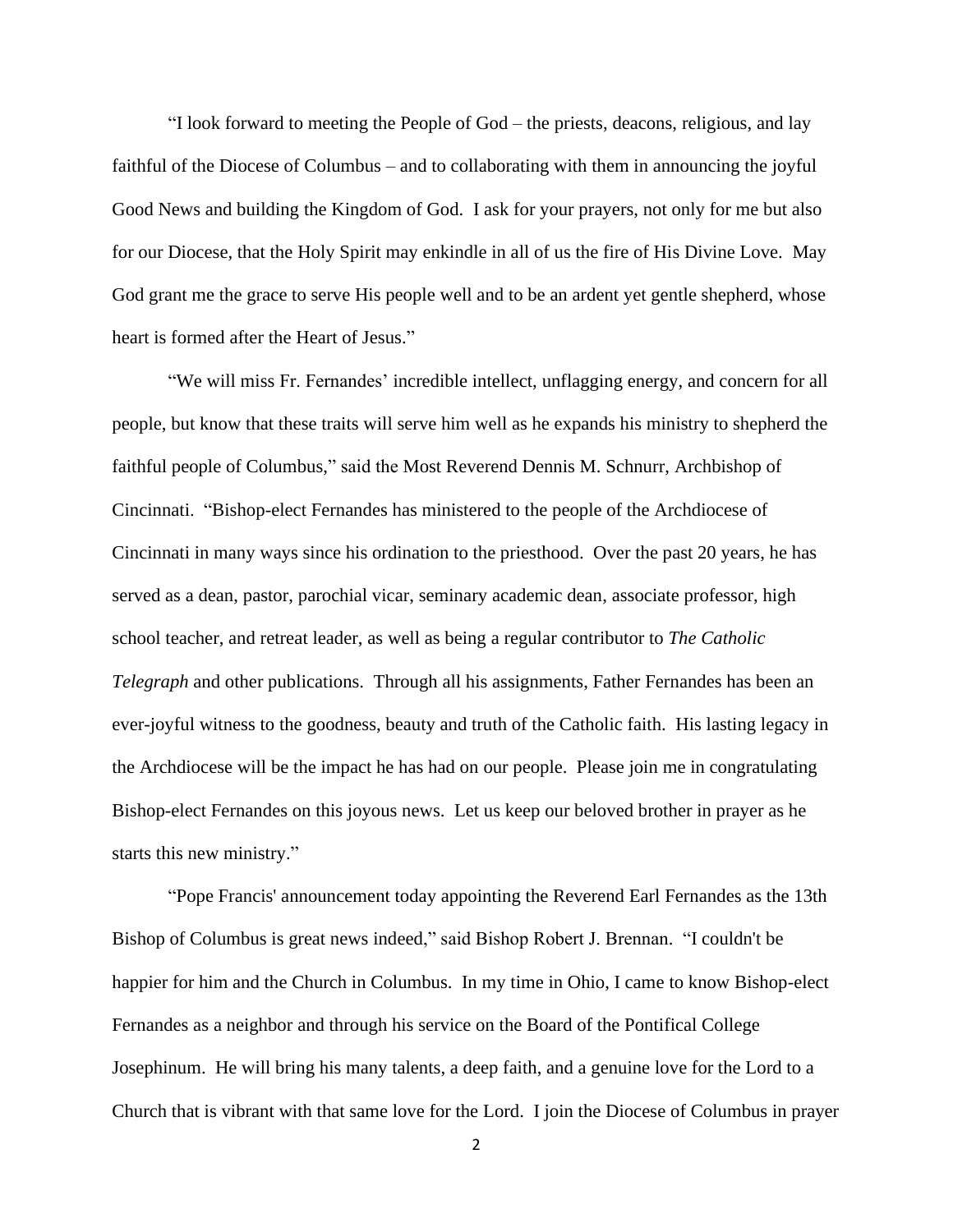for their new shepherd, confident that Bishop-elect Fernandes will be as happy as I was and blessed in his ministry."

"Today's news is a joy-filled moment for all of us here in the Diocese of Columbus," said Monsignor Stephan J. Moloney, Diocesan Administrator of the Diocese of Columbus. "We look forward to welcoming Bishop-elect Fernandes to our Catholic family here in central and southcentral Ohio and embracing him as our new bishop. He comes to us from the Archdiocese of Cincinnati and brings with him his many gifts, especially a deep desire to love and serve the Lord and all God's people, not just here but everywhere. We know and trust that Bishop-elect Fernandes will be a wonderful, deeply caring shepherd for all of us here in the Diocese of Columbus, and I know he will find the warmest of welcomes from his new diocesan family."

Fr. Fernandes, 49, is pastor of St. Ignatius of Loyola Church in Cincinnati, Ohio. From 2016-2019, he was a member of the staff of the Apostolic Nunciature in Washington, D.C. From 2008-2016, he was the Dean of the Athenaeum of Ohio/Mount Saint Mary's Seminary of the West in Cincinnati and an associate professor of moral theology. From 2008-2014, he was a weekend assistant at Guardian Angels Church in Cincinnati, and from 2014-2016, he was the administrator of Sacred Heart Church in Cincinnati. Fr. Fernandes served as Parochial Vicar at Holy Angels Church and taught religion at Lehman Catholic High School in Sidney, Ohio from 2002-2004, prior to being sent for further studies in Rome in 2004. He was ordained a priest of the Archdiocese of Cincinnati by the Most Reverend Daniel Pilarczyk on May 18, 2002.

Fr. Fernandes is a member of the Board of Trustees at the Pontifical College Josephinum, Columbus, Ohio, as well as the Board of Trustees of the Pregnancy Center East in Cincinnati, where he has served as a member of the Advisory Board since 2008. He is also a member of the National Catholic Bioethics Center. From 2012-2016, he was a member of the Executive Committee of the National Association of Catholic Theological Schools. Since 2012, he has

3